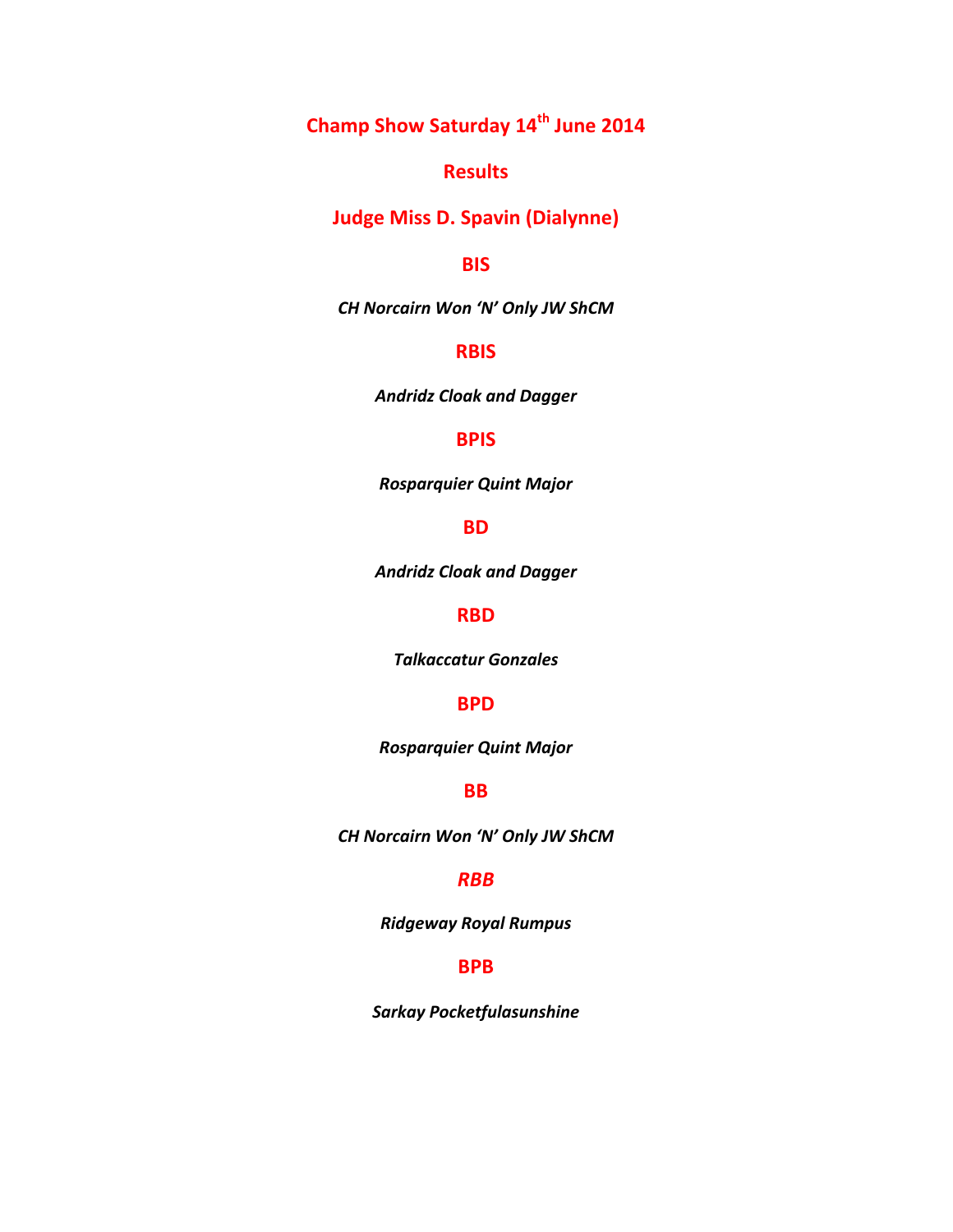| 1 <sup>st</sup> | Rosparquier Quint Major                | 1 <sup>st</sup> | Sarkay Pocketfulasunshine    |
|-----------------|----------------------------------------|-----------------|------------------------------|
| $2^{nd}$        | Rosparquier Texas Hold Em At Ravenscol | $2^{nd}$        | Larousse Hellebore At Tanver |
| 3 <sup>rd</sup> | Aprika Vanderbilt                      | $2^{\text{rd}}$ | Yakee Pocket Rocket For      |
|                 |                                        |                 | Llaremeth                    |
| <b>Res</b>      | Aprika Ulysses Grant At Solobat        | Res             | Rosparquier Royal Flush      |
| <b>VHC</b>      | Matera's Nordic Soul                   | VHC             | Donmar Wishful Wynele        |

### **Class 2 Puppy Dog**

| 1 <sup>st</sup> | Melaves Buck Of Eli                  | $1^{st}$        | <b>Ringablok Diamond Dancer</b> |
|-----------------|--------------------------------------|-----------------|---------------------------------|
| 2 <sup>nd</sup> | Norcairn Bourbon 'N' Ice for Shawmut | $2^{\text{nd}}$ | <b>Wildax Secret Love</b>       |

### **Class 3 Junior Dog**

| 1 <sup>st</sup> | <b>Talkaccatur Gonzales</b> | 1 <sup>st</sup> | <b>Eairycor Celtic Princess</b> |
|-----------------|-----------------------------|-----------------|---------------------------------|
| $2^{nd}$        | Wynele Super Trouper        | $2^{nd}$        | Keznel A Little Drop Of Honey   |
|                 |                             |                 | At Roxxilu                      |
| $3^{\text{rd}}$ | Davebos Top Boy             | $3^{\text{rd}}$ | Vickyvally Ellary's Beauty      |
| <b>Res</b>      | Yakee You Bet Llaremeth     | Res             | Ringablok Skydancer At Ledze    |
|                 |                             |                 |                                 |

VHC Wynele You Bet I Am VIC Wystic Moonlight

### **Class 4 Maiden Dog Class 4 Maiden Bitch**

| -1 - - | Melaves Buck Of Eli |  |
|--------|---------------------|--|
|        |                     |  |

2<sup>nd</sup> Rosparquier Texas Hold Em At Ravenscol

| $1^{\rm st}$    | Lovewell Im Your Man             | $1^{st}$        | Lovewell Mis Understood JW            |
|-----------------|----------------------------------|-----------------|---------------------------------------|
| 2 <sup>nd</sup> | Materabern Red October           | 2 <sub>nd</sub> | Delaws Chikki Dreams Jun Ch           |
| $2^{\text{rd}}$ | Melayes Wizard Of Oz At Southnaw | ∽rd             | <b>Rright And Brindle's Exclusive</b> |

| Res | Donmar Secret Asset At Ravenscol |
|-----|----------------------------------|
|     |                                  |

VHC Marann's Jubilee Let's Party Dragon USA VHC Ridgeway Rock 'N' Roll

### **Class 1 Minor Puppy Dog Class 10 Minor Puppy Bitch**

| 1 <sup>st</sup> | Sarkay Pocketfulasunshine       |
|-----------------|---------------------------------|
| 2 <sup>nd</sup> | Larousse Hellebore At Tanver    |
| 3 <sup>rd</sup> | Yakee Pocket Rocket For         |
|                 | Llaremeth                       |
| Res             | Rosparquier Royal Flush         |
| VHC             | Donmar Wishful Wynele           |
|                 | <b>Class 11 Puppy Bitch</b>     |
| 1 <sup>st</sup> | <b>Ringablok Diamond Dancer</b> |
| 2 <sup>nd</sup> | Wildax Secret Love              |
| $3^{\text{rd}}$ | Glenauld Jackie'O               |
|                 | <b>Class 12 Junior Bitch</b>    |
| 1 <sup>st</sup> | <b>Eairycor Celtic Princess</b> |
| 2 <sup>nd</sup> | Keznel A Little Drop Of Honey   |
|                 | At Roxxilu                      |
| 3 <sup>rd</sup> | Vickyvally Ellary's Beauty      |
| Res             | Ringablok Skydancer At Ledzep   |

 $1^{\text{st}}$  Melaves Buck Of Eli **1st Mystic Moonlight** Mystic Moonlight

## **Class 5 Novice Dog Class 14 Novice Bitch**

- $1<sup>st</sup>$  No Entries 2nd 1st Ringablok Diamond Dancer
	- 2<sup>nd</sup> Chiarita Beauty Gremlins For Havance
	- 3rd Wynele Delight For Royella

### **Class 6 Post Graduate Dog Class 15 Post Graduate Bitch**

| 1 st |  | Lovewell Mis Understood JW |
|------|--|----------------------------|
|      |  |                            |

| .nd |  | Delaws Chikki Dreams Jun Ch |  |
|-----|--|-----------------------------|--|
|     |  |                             |  |

- Melaves Wizard Of Oz At Southpaw  $3<sup>rd</sup>$  Bright And Brindle's Exclusive to Cheinamour
	- Res Vickyvally Argyll's Danna
	-